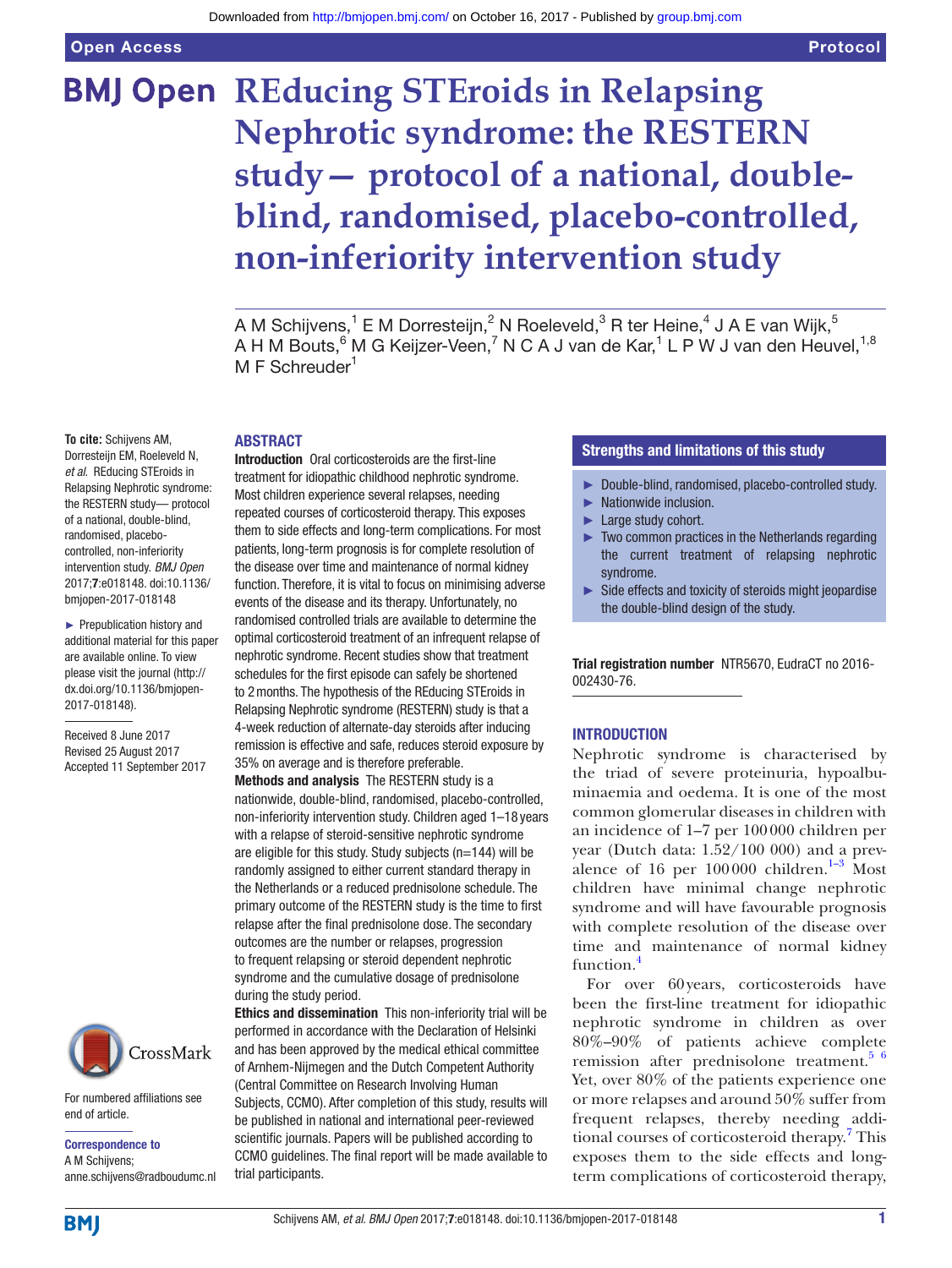such as growth retardation (8%–16%), osteopaenia  $(13\%–63\%)$ , mood disorders and cataract  $(6\%–20\%)$ .<sup>[8–11](#page-6-4)</sup> The currently used treatment regimens for a nephrotic syndrome relapse are mostly based on practice guidelines of the International Study of Kidney Disease in Children  $(ISKDC)^{12}$  and the Arbeitsgemeinschaft für Pädiatrische Nephrologie  $(APN)$ .<sup>13</sup> In the Netherlands, the standard treatment schedule consists of  $60 \,\mathrm{mg/m^2}$  prednisolone daily until complete remission is achieved for 3days, followed by  $40 \,\mathrm{mg/m^2}$  prednisolone on alternate days for  $4 - 6$  weeks.<sup>[14 15](#page-6-7)</sup>

Several trials have been conducted to study the duration of the initial corticosteroid treatment regimen, as Hodson *et al* suggested that a prolonged period of prednisolone might reduce chances of subsequent relapses.<sup>16</sup> A previous nationwide study in the Netherlands addressed the issue of duration of corticosteroids for the initial presentation and showed that the duration had no impact on subsequent relapses.<sup>[7](#page-6-3)</sup> A few recent, well-conducted trials suggest that it may be safe to reduce the duration and thereby cumulative dose of corticosteroid therapy for the initial episode of nephrotic syndrome from 6 to 2 or 3 months.<sup>[17–21](#page-6-9)</sup> With recent studies showing no benefit for longer duration of initial prednisolone treatment, one may conclude that we still don't know the optimal treatment duration of relapses. In addition, as stated in the KDIGO (Kidney Disease: Improving Global Outcomes) clinical practice guideline glomerulonephritis, "there are no RCTs examining relapse regimens with corticosteroids in infrequent relapsing nephrotic syndrome".<sup>22</sup> With the current evidence against longer steroid therapy for the initial treatment, the time is now to determine whether this holds true for treatment of relapses as well, in both children with and without maintenance immunosuppressive therapy.

The aim of the RESTERN study (REducing STEroids in Relapsing Nephrotic syndrome) is to assess the safety and effectiveness of a reduced alternate day steroid schedule for treatment of a nephrotic syndrome relapse in comparison with the current standard therapy.

# Methods and analysis Trial design and setting

The RESTERN study is designed as a nationwide, doubleblind, randomised, placebo-controlled, non-inferiority intervention study with two treatment arms. The study is performed and coordinated by a single centre (Radboudumc Amalia Children's Hospital) where the research team is instituted, with inclusion of patients throughout the Netherlands from all secondary and tertiary hospitals.

#### Eligibility criteria

Children aged over 1 and less than 18years with steroid-sensitive nephrotic syndrome will be assessed for possible inclusion in the study. A detailed description of the inclusion and exclusion criteria is shown in [box.](#page-1-0)

### Box Inclusion and exclusion criteria

# <span id="page-1-0"></span>Inclusion criteria

- ► Age over 1 and less than 18 years
- ► Steroid-sensitive nephrotic syndrome
- ► At least one episode of nephrotic syndrome in the preceding 24months that was treated with prednisolone
- $\blacktriangleright$  The last prednisolone use (at a dose over 10 mg/m<sup>2</sup> on alternate days) for the treatment of a previous episode was at least 4weeks ago
- ► Subjects without maintenance immunosuppressive therapy
- $\blacktriangleright$  Subjects with maintenance immunosuppressive therapy
	- Long-term immunosuppressive therapies: levamisole, ciclosporin, tacrolimus, mycophenolate mofetil (Cellcept), mycophenolate sodium (Myfortic), prednisolone maximum of 4 mg/m<sup>2</sup> on alternate days
	- Cyclophosphamide (oral or intravenous), at least 3months postcompletion of therapy
	- A single dose or course of intravenous rituximab, at least 3months postcompletion of therapy
- ► Signed informed consent from the parent or legal representative and/or the patient, depending on the age of the patient

#### Exclusion criteria

- Steroid resistant nephrotic syndrome
- ► Receiving or within 3 months after receiving, cyclophosphamide or rituximab
- ► Daily prednisolone maintenance therapy at any dose
- ► Alternate-day prednisolone maintenance therapy at a dose over  $4$  mg/m<sup>2</sup>
- ► Documented or suspected significant non-compliance
- ► Pregnancy
	- ► Stimulant drug use
	- ► Comorbidity
		- Kidney transplant recipient
		- Any disease that requires the variation in oral prednisolone to be at the discretion of the treating physician(s)
	- ► Concomitant use of moderate and strong CYP3A inducers
	- ► Concomitant use of moderate and strong CYP3A inhibitors, other than ciclosporin

#### Study objectives

The primary objective of this study is to investigate the effectiveness of a reduced steroid schedule for the treatment of a relapse in children with steroid-sensitive nephrotic syndrome. Secondary objectives are the following:

- To study the influence of maintenance immunosuppressive therapy on the effectiveness of a reduced steroid schedule for the treatment of a relapse in children with steroid-sensitive nephrotic syndrome. Maintenance immunosuppressive therapies include levamisole, ciclosporin, tacrolimus, mycophenolate mofetil and mycophenolate sodium, and alternate-day prednisolone with a maximum of  $4 \,\mathrm{mg/m^2}$ ;
- To investigate the occurrence of relapses, frequency of relapses and progression to steroid dependent and frequent relapsing nephrotic syndrome in children with nephrotic syndrome under the standard treatment regimen;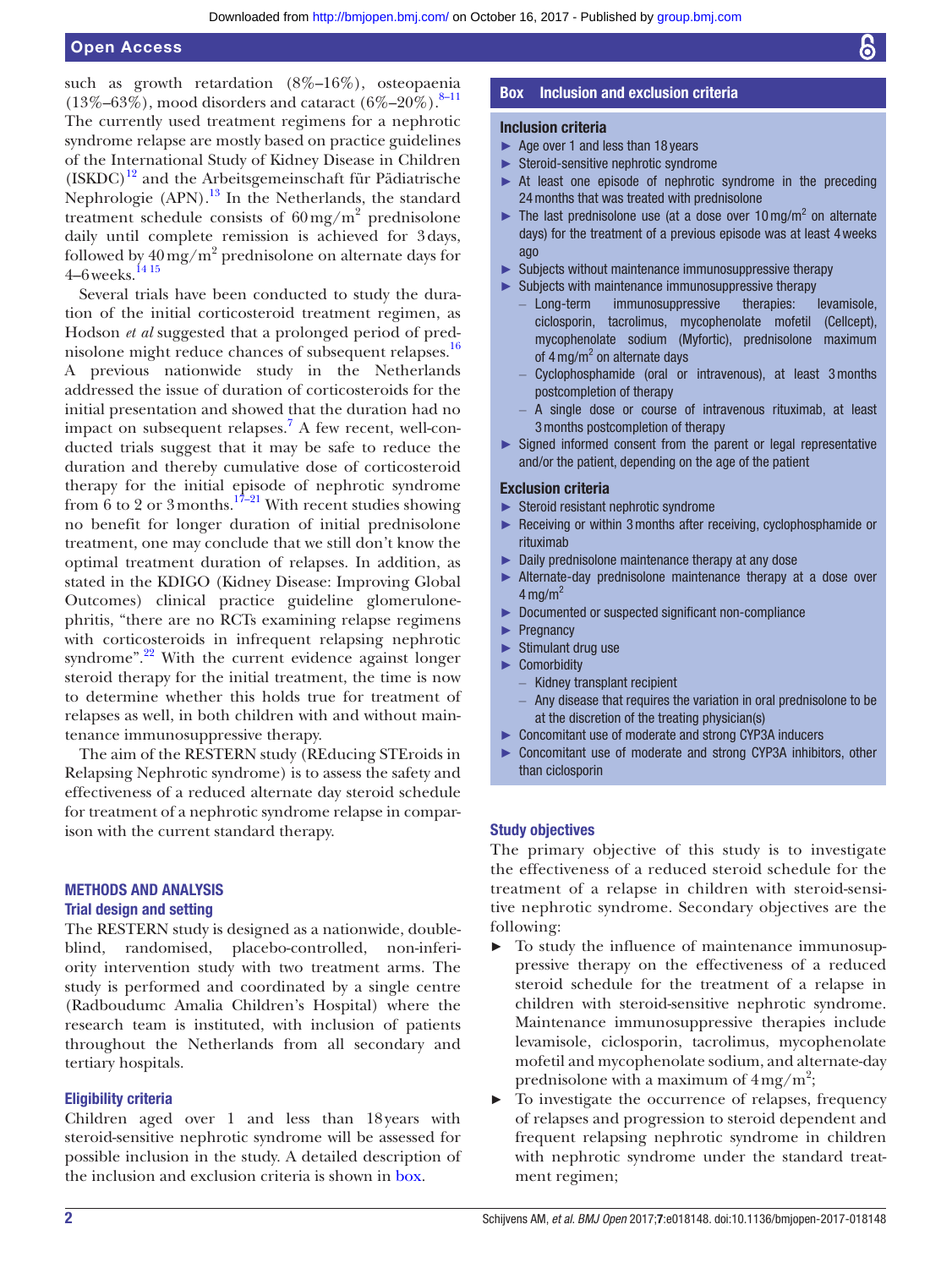- To study the influence of maintenance immunosuppressive therapy on the occurrence of subsequent relapses, frequency of subsequent relapses and progression to steroid dependent and frequent relapsing nephrotic syndrome under the standard regimen;
- To study the effectiveness of a reduced steroid schedule for the treatment of a relapse and occurrence and frequency of subsequent relapses in children with steroid dependent nephrotic syndrome.

# **Interventions**

Eligible patients will be randomised between standard prednisolone treatment and a reduced treatment schedule. At the start of a relapse, participants are treated according to the current standard therapy, consisting of daily oral prednisolone  $(60 \,\mathrm{mg/m^2})$ . After 3 days of remission, defined as 3 consecutive days of absent proteinuria based on urine dipstick analysis, standard care dictates that prednisolone is changed to an alternate-day dosing of  $40 \,\mathrm{mg/m^2}$  with a maximum of  $40 \,\mathrm{mg}$ . After 2 weeks of alternate-day prednisolone, participants are randomised between the two treatment arms. The standard treatment group will receive an additional 4weeks of alternate-day

oral prednisolone  $(40 \,\text{mg/m}^2, \text{with a maximum of } 40 \,\text{mg})$ and the placebo group will receive 4weeks of alternate-day oral placebo [\(figure](#page-2-0) 1). Prednisolone (5mg/ mL) or placebo will be provided as an oral solution (see Investigational medicinal product section).

Children will be withdrawn if they are unable to take the study medication and will be treated according to the standard treatment regimen (oral prednisolone  $40 \,\text{mg/m}^2$  on alternate days). Maintenance immunosuppressive therapy, including levamisole, ciclosporin, tacrolimus, mycophenolate mofetil and mycophenolate sodium, is continued throughout the treatment period. Alternate-day prednisolone maintenance therapy with a maximum of  $4 \text{ mg/m}^2$ , is discontinued during the non-randomised treatment and restarted after randomisation, administered at the same day as the study medication. Antihypertensive agents, antiproteinuric agents and/or diuretics may be continued at the discretion of the treating physician.

All children will be followed for 2years and subsequent nephrotic syndrome relapses will be treated according to the current standard treatment protocol in the Netherlands.



<span id="page-2-0"></span>Figure 1 Intervention schedule and study procedures. AD, alternate days.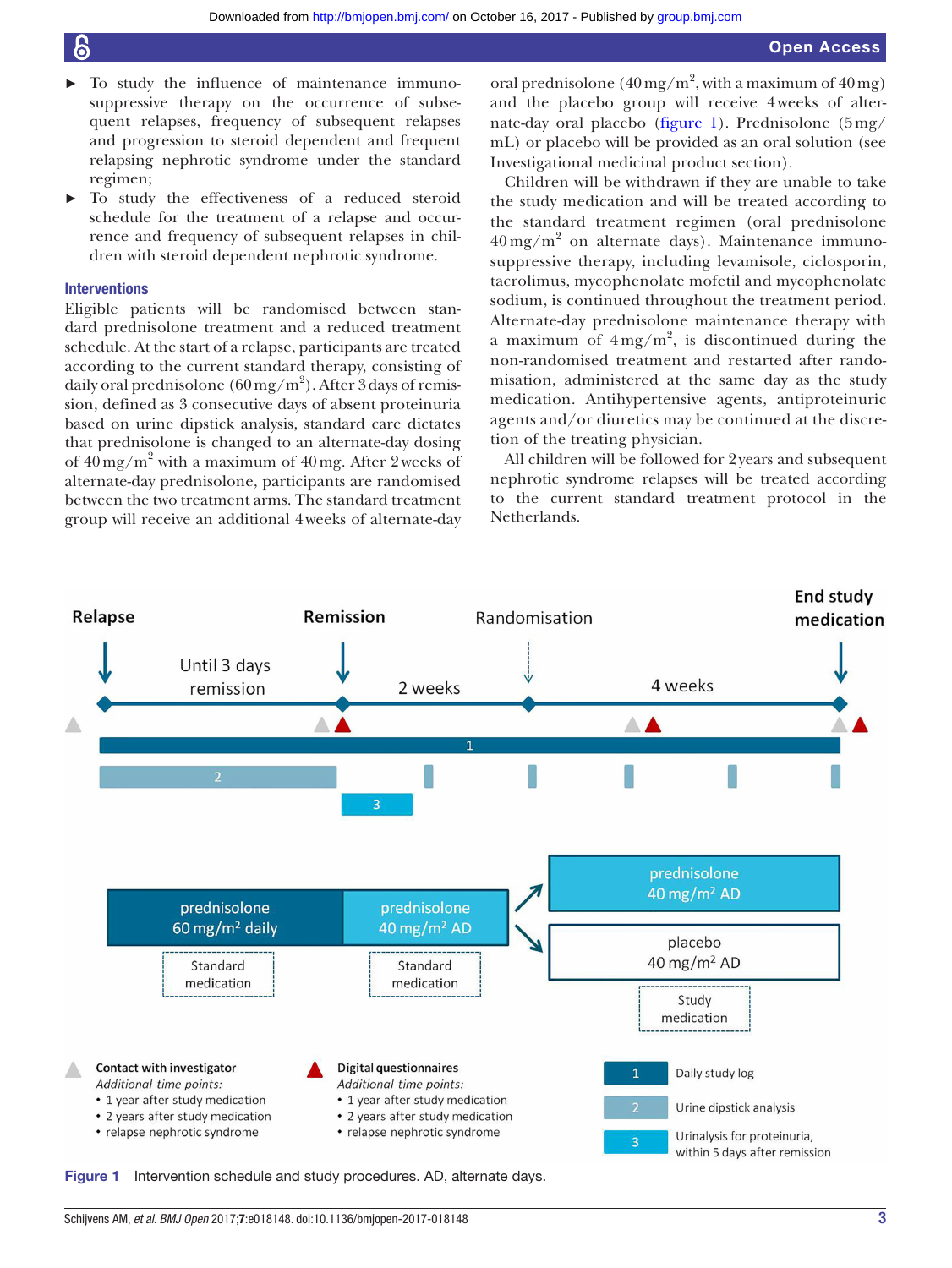### Open Access

#### Investigational medicinal product

A prednisolone or placebo solution (5 mg/mL) will be produced compliant with current Good Manufacturing Practice at the department of pharmacy of our institute. The standardised formulation of the oral solution is based on the Dutch Pharmacists Formulary. The investigational medicinal product is an aqueous solution preserved with methylparaben, buffered at a pH of 7.1 with a phosphate buffer and contains sorbitol and banana essence to mask the bitter taste of prednisolone sodium phosphate. For the placebo, prednisolone sodium phosphate is left out of the product. A pilot palatability study of the investigational medicinal product showed no relevant visual or taste differences of the drug or placebo. Drug dispensing and accountability is performed on individual basis from the central pharmacy.

#### **Outcomes**

The primary outcome of the RESTERN study is the time to first relapse. This is defined as the time (in days) from the final prednisolone dose until the first day of treatment of the next relapse.

Secondary outcomes include the following:

- 1. The number of relapses per patient after the final prednisolone dose, censored at 12 and 24months of follow-up;
- 2. Progression to frequent relapsing nephrotic syndrome, defined as four or more relapses in any 12-month period (KDIGO criteria), censored at 24months of follow-up;
- 3. Progression to steroid dependent nephrotic syndrome, defined as two consecutive relapses during corticosteroid therapy or within 14days of ceasing therapy (KDIGO criteria), censored at 24months of follow-up;
- 4. Cumulative dosage of prednisolone  $(mg/m^2)$  during study period, censored at 12 and 24months of followup.

#### Participant timeline

During the period of daily prednisolone, participants determine the timing of remission by daily urine dipstick analysis. In order to objectively establish remission of nephrotic syndrome, participants are requested to deliver a urine sample to the local hospital within 5 days of attaining remission to confirm the absence of proteinuria. During the 2 weeks of alternate-day prednisolone and the subsequent 4 weeks of study medication, participants are requested to check their urine for proteinuria at least weekly. In addition, patients are requested to fill out digital questionnaires at different time points ([figure](#page-2-0) 1). As shown in [table](#page-3-0) 1, follow-up information will be collected at 1 and 2 years after randomisation and when a relapse occurs.

<span id="page-3-0"></span>

| Study questionnaires<br>Table 1 |                                                                 |                                                     |  |
|---------------------------------|-----------------------------------------------------------------|-----------------------------------------------------|--|
| Questionnaire                   | <b>Information</b>                                              | Time points                                         |  |
| Questionnaire 1                 | General information,<br>medical history,<br>relapse information | At the start of<br>alternate day<br>prednisolone    |  |
| Questionnaire 2                 | Information study<br>medication period                          | One week after<br>initiation of study<br>medication |  |
| Questionnaire 3                 | Information after<br>study medication<br>period                 | After the final dose<br>of study medication         |  |
| Questionnaire 4                 | Information<br>subsequent relapses                              | At the time of a new<br>relapse                     |  |
| Questionnaire 5                 | Follow-up 1 year                                                | One year after<br>randomisation                     |  |
| Questionnaire 6                 | Follow-up 2 years                                               | Two years after<br>randomisation                    |  |

#### Sample size

The sample size calculation is based on the non-inferiority design and calculated for the primary outcome: time to first relapse after the final prednisolone dose. Based on previous data, average time to relapse in the first year is approximately 185 days with an SD of  $120 \text{ days.}^7$  $120 \text{ days.}^7$  Using the power calculation for a non-inferiority trial with a continuous primary outcome, a power of 80% and a non-inferiority limit of 50 days, 72 patients per group are required. Using a Cox proportional hazard time-to-relapse analysis (survival analysis), similar numbers can be calculated. With an estimated prevalence of nephrotic syndrome of 15 in every 100 000 children, a population most at risk between the ages of 2 and 12 years, about 270 children may be at risk of developing a nephrotic syndrome relapse each year. The necessary inclusion rate is therefore approximately 50%. Subjects will be replaced after withdrawal. Based on withdrawal rates of a previous nephrotic syndrome clinical trial in the Netherlands<sup>[7](#page-6-3)</sup> a maximum of 23 subjects (16%) will be replaced. The reason for withdrawal will be recorded in the medical status report and the trial master file.

#### **Recruitment**

Study subjects will be notified about the existence of the RESTERN study via their treating physician, the patient associations and/or the study website [\(www.](www.restern.nl) [restern.nl\)](www.restern.nl). Written informed consent for participation will be obtained from the parents or legal representative(s) and/or the patient, depending on the age of the patient.

#### Randomisation and blinding

Participants will be randomly allocated in a 1:1 ratio to receive either prednisolone or placebo. The randomisation will be performed by the pharmacy of our institute using the data management system Castor Electronic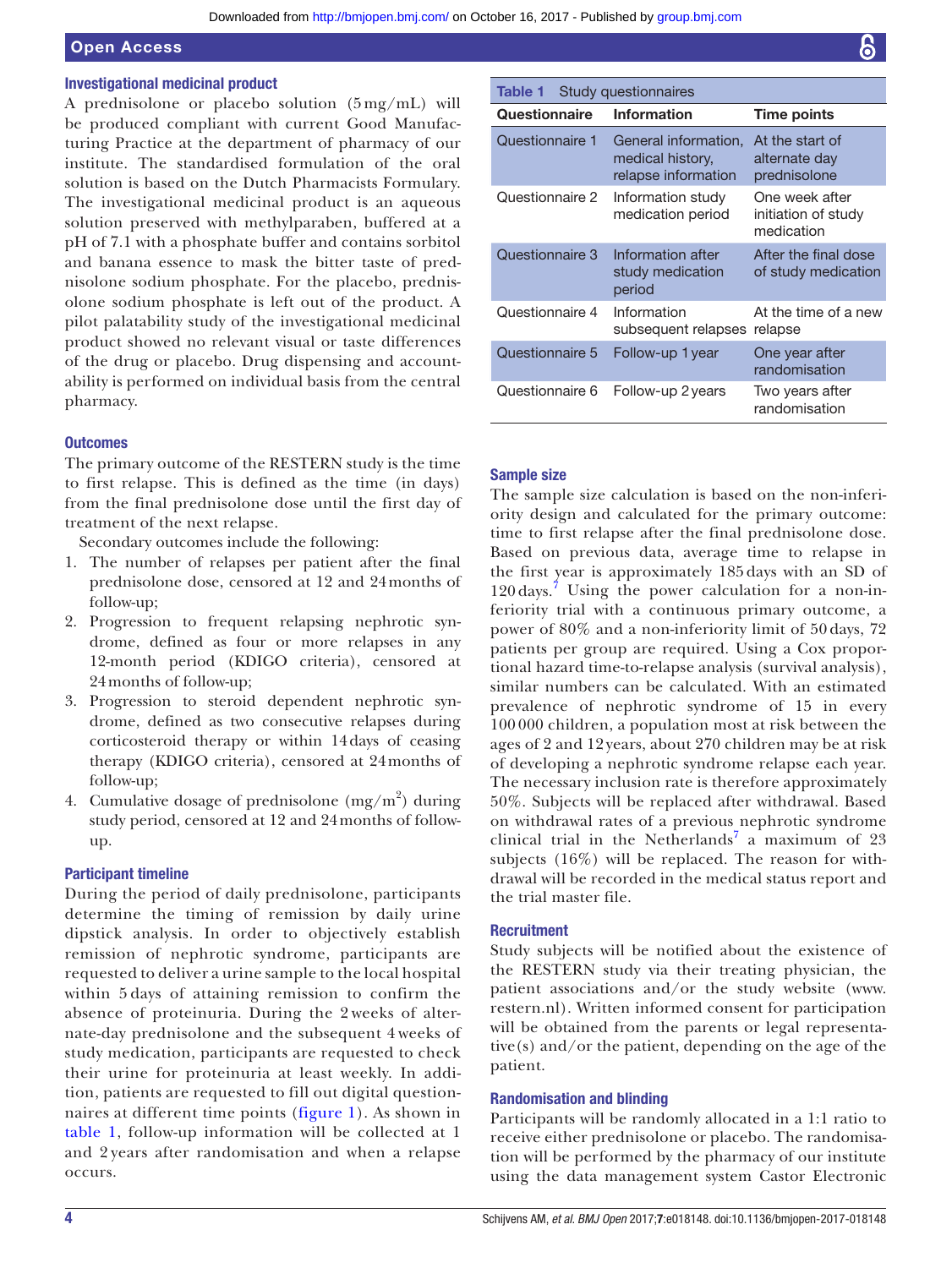Data Capture $^{23}$  $^{23}$  $^{23}$  with stratification for treatment with immunosuppressive maintenance therapy. Castor uses a variable block algorithm with random blocks of 4, 6 or 8. The randomisation list remains preserved by the pharmacy and will not be accessible to the investigators until the end of the follow-up of the last patient. An unblinding procedure at the hospital pharmacy department will be available at all times. The true group allocation will be unmasked only if necessary and after the database is locked.

# Data collection

Participants are requested to maintain a digital study log in which results from dipstick analysis, medication and special remarks are gathered. In addition, participants receive digital questionnaires about their medical history, previous relapses and the current nephrotic syndrome relapse. Moreover, the digital questionnaires include questions about side effects and steroid toxicity at different time points, for example, during the period of daily prednisolone, alternate-day prednisolone and study medication. First, patients are asked if the different side effects were present during the specific time period. Second, the level of inconvenience is assessed (ranging from not at all inconvenient to very inconvenient). Local paediatricians and paediatric nephrologists will be requested to provide patient information at different time points. Patients randomised who did not take their allocated treatment will be considered as having deviated from the protocol. If a patient or their representative withdraws consent for data collection, only data up to the point of withdrawal will be used in the analysis.

# Data management

The study will use the Good Clinical Practice (GCP) compliant, web-based application Castor Electronic Data Capture to record data.<sup>23</sup> Data will be entered in the case report form in Castor by the coordinating investigators at the Radboudumc. The digital questionnaires will automatically be uploaded in the data management system.

# Statistical analysis

Statistical analysis will be conducted using IBM SPSS Statistics. A p value <0.05will be considered statistically significant. The main analysis will consist of an intention-to-treat analysis. Participants who are lost to follow-up or in whom trial medication is stopped prematurely will be analysed according to their allocated groups. In addition, as intention-to-treat analysis may increase the risk of type 1 errors in a non-inferiority trial, a per-protocol analysis will also be conducted.<sup>24</sup> Missing baseline and outcome data will not be imputed. When a patient is lost to follow-up or has withdrawn consent, all available data up until withdrawal of consent or loss to follow-up will be used. Discrete variables will be summarised by frequencies and percentages. Continuously distributed variables will be summarised using either mean and SD for data with normal distribution or median and IQR for non-normally distributed

data. Further details regarding statistical analysis of the primary and secondary outcomes can be found in the statistical analysis plan (online [supplementary file 1\)](https://dx.doi.org/10.1136/bmjopen-2017-018148).

# **Monitoring**

As the standard treatment group will receive the current standard therapy for a nephrotic syndrome relapse in the Netherlands, no specific safety surveillance is needed for this group. The placebo arm provides the participants with a reduced prednisolone exposure, which is therefore unlikely to result in any adverse events. However, the main concern in this study is that the reduced treatment schedule may result in an earlier relapse, which is the primary endpoint of the study. An external Data Safety and Monitoring Board (DSMB) will be convened to monitor safety outcomes and to provide the principal investigator with recommendations regarding reconsideration of the trial. The DSMB will consist of two members: a methodologist and a paediatric nephrologist with experience in clinical trials, both independent of the trial. Interim analysis performed by the DSMB will take place 3months after the first 40 participants have received study medication. Aim is to check for a significant difference in relapse rate between the two groups. Further details about the interim analysis can be found in the statistical analysis plan. An independent research coordinator will monitor the study to verify that the rights and well-being of human subjects are protected, the reported trial data are accurate, complete and verifiable from source documents and the conduct of the trial is in compliance with the currently approved protocol and GCP. The coordinating investigators will report the serious adverse events and will submit an annual safety report to the medical ethical committee and competent authority.

# Ethics and dissemination Ethics approval

The RESTERN study has been approved by the medical ethical committee of Arnhem-Nijmegen and the Dutch Competent Authority (Central Committee on Research Involving Human Subjects, CCMO). The registration number of the RESTERN study is NL8185.091.16. The project will be conducted in line with the Declaration of Helsinki. In addition, all researchers will follow the guidelines for GCP and trial outcomes will be reported in line with the Consolidated Standards of Reporting Trials guidelines.[25](#page-6-13) Any substantial amendments or modifications of the protocol will be presented to the medical ethical committee and, when approved, be notified to the Competent Authority compliant with European regulations.

# Consent

Written informed consent for participation will be obtained from the parents or legal representatives and/or the patient, depending on the age of the patient. Patients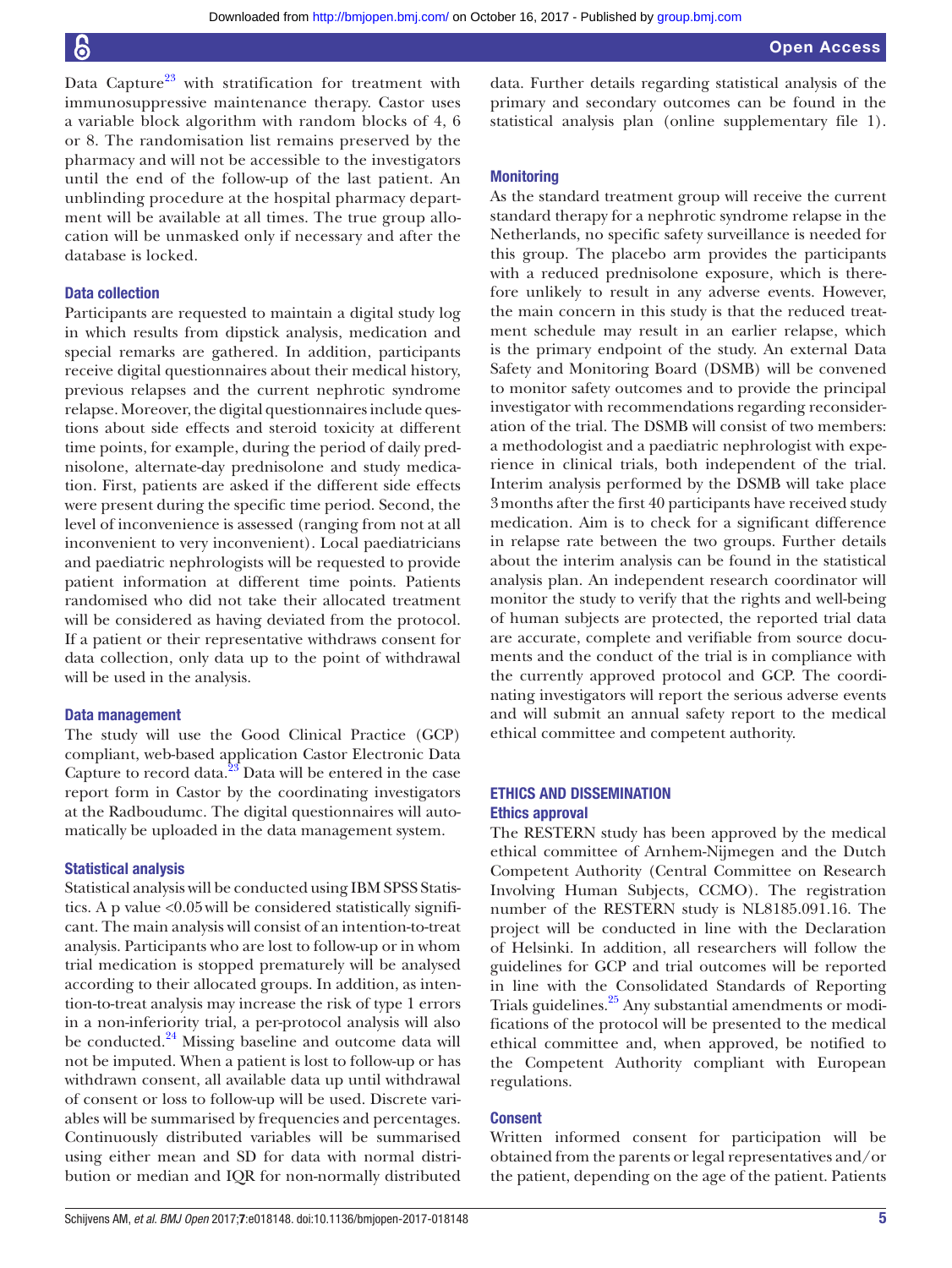# Open Access

will be informed that withdrawal from the study is possible at any time at their own discretion without necessarily giving reasons. The 'code of conduct involving minors' will be used as guideline to respond appropriately to resistance of subjects to study procedures as established by the Paediatric Association of the Netherlands.

#### **Confidentiality**

All patients have their own unique patient identification number as allocated by the hospital administration. Source data will be stored confidentially in the hospital information system under the subject's identification number. Participants will also receive an identification code, all final study data will be kept under this identification number. The investigators safeguard the key to the code. Handling of personal data will comply with the Dutch Personal Data Protection Act. Data will be stored until 15 years after publication.

#### Dissemination policy

The trial is registered on the Dutch Trial Registry, trial number NTR5670, prior to the start of inclusion. $26$ After completion of this study, results will be published in national and international peer-reviewed scientific journals. Papers will be published according to CCMO guidelines. The final report will be made available to trial participants.

#### **DISCUSSION**

The RESTERN study aims to demonstrate that relapses of nephrotic syndrome in children can be treated effectively and safely by a reduced duration of alternate day prednisolone. Using a nationwide, double-blind, randomised, placebo-controlled, non-inferiority study, the hypothesis will be tested.

Currently, corticosteroid treatment duration in children with infrequent relapses of steroid-sensitive nephrotic syndrome is based on empirical recommendations from the ISKDC and APN. The RESTERN study is the first randomised placebo-controlled clinical trial to investigate a reduced corticosteroid schedule for the treatment of relapsing nephrotic syndrome in childhood. So far, most studies have been conducted to investigate the initial treatment schedule. Recently, it has been shown that a reduction in prednisolone duration for the treatment of a first presentation of nephrotic syndrome in children, with or without increased cumulative dosage, is clinically safe and results in similar treatment outcomes, while potentially reducing side effects.<sup>17</sup> <sup>18 20</sup> <sup>21</sup> For frequent relapsing nephrotic syndrome, an abstract from a single randomised controlled trial suggests that children with relapsing steroid-sensitive nephrotic syndrome relapse less frequently if treated with tapering doses of prednisolone for 7months compared with the standard treatment of 2months. Unfortunately, these results have never been published, which makes it impossible to examine them closely and evaluate for any bias.<sup>18 27</sup>

In this study, a treatment duration of 6weeks alternate-day prednisolone after inducing remission for the standard therapy group was chosen as this is the current standard therapy in the Netherlands for the treatment of a nephrotic syndrome relapse. As the KDIGO recommendation of at least 4weeks alternate-day steroid treatment is based on a rather small study, $^{28}$  $^{28}$  $^{28}$  the Dutch guidelines traditionally follow the 6-week alternate-day steroid schedule described by the APN. However, a potential limitation of this study could be that some clinicians already reduced the alternate-day treatment schedule from 6 to 4weeks after inducing remission based on the notion of this in the KDIGO guideline.<sup>22</sup> Our choice of 6weeks alternate-day prednisolone may therefore discourage eligible patients to participate in our study as this may increase the prednisolone duration for some patients. The use of different treatment protocols in the Netherlands underlines the need for our randomised controlled trial to determine the optimal dosing regimen for a nephrotic syndrome relapse. In case non-inferiority is shown, our results are also transferable to the KDIGO recommendation of at least 4weeks of alternate-day steroid treatment. However, in case inferiority is shown, additional research is needed.

The results of the RESTERN study may provide evidence to adapt current recommendations for national and possibly international guidelines to treat children with relapsing nephrotic syndrome. If corticosteroid exposure could be reduced to treat relapses of nephrotic syndrome, this would reduce the toxicity of prednisolone and thereby decrease the side effects and long-term complications associated with corticosteroid therapy in children with relapsing nephrotic syndrome.

## Trial status

The study started recruitment in December 2016 and is currently recruiting.

#### Author affiliations

<sup>1</sup>Department of Pediatric Nephrology, Radboudumc Amalia Children's Hospital, Nijmegen, The Netherlands

<sup>2</sup>Department of Pediatric Nephrology, Erasmus MC-Sophia Children's Hospital, Rotterdam, The Netherlands

3 Department for Health Evidence, Radboudumc, Nijmegen, The Netherlands 4 Department of Pharmacy, Radboudumc, Nijmegen, The Netherlands

5 Department of Pediatric Nephrology, VU University Medical Center, Amsterdam, The **Netherlands** 

<sup>6</sup>Department of Pediatric Nephrology, Emma Children's Hospital, Academic Medical Center, Amsterdam, The Netherlands

<sup>7</sup>Department of Pediatric Nephrology, Wilhelmina Children's Hospital, University Medical Center Utrecht, Utrecht, The Netherlands

8 Department of Growth and Regeneration, University Hospital Leuven, Leuven, Belgium

Contributors MFS is the principal investigator of the RESTERN study, initiated the project and drafted the protocol. AMS drafted this manuscript based on the METC approved protocol using the SPIRIT checklist. All authors critically reviewed and revised the manuscript and approved the final manuscript as submitted.

Funding This work was supported by a Senior Postdoc Grant to MFS from the Dutch Kidney Foundation, project number 15OKG16.

Competing interests None declared.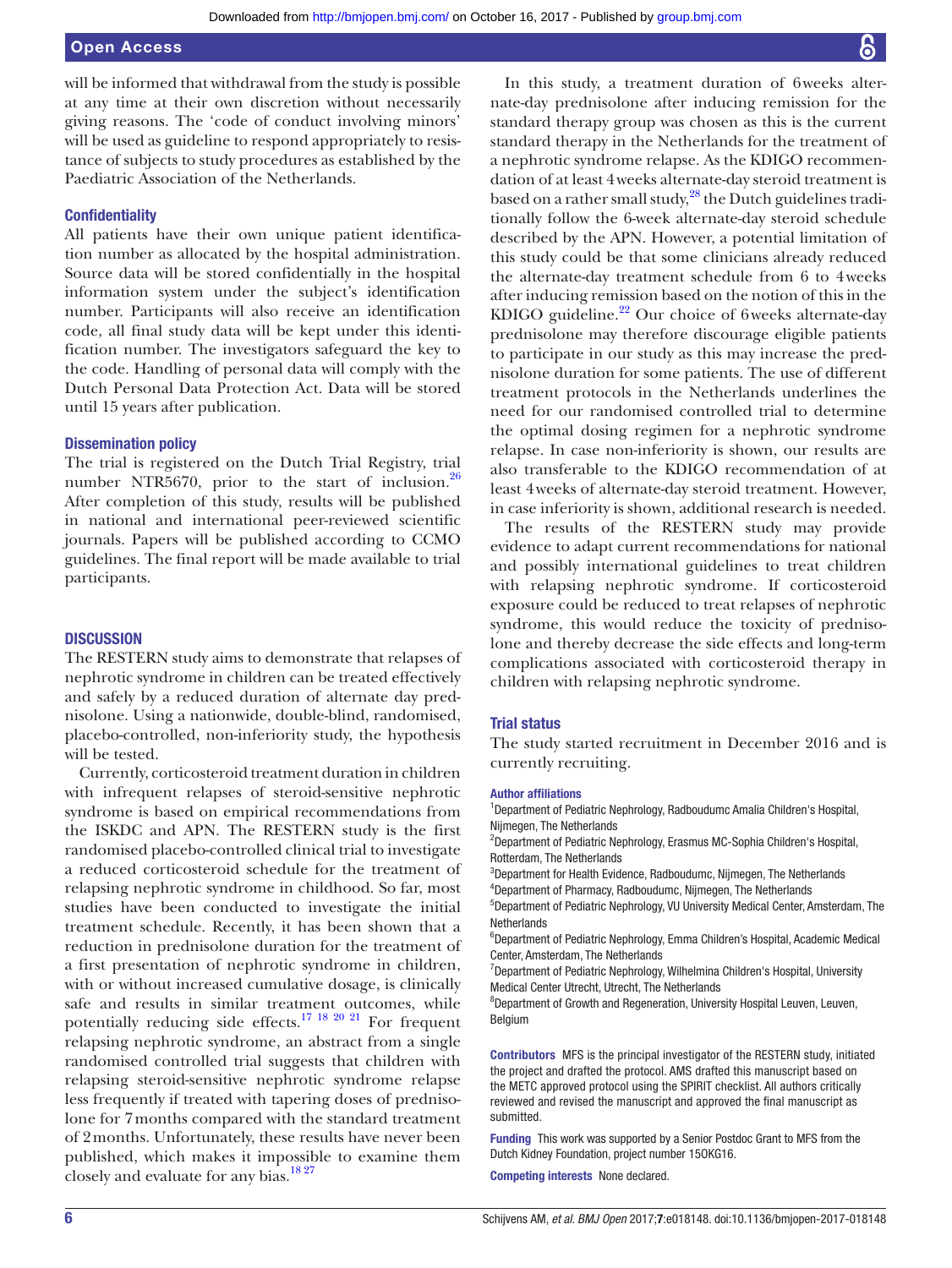Ethics approval The RESTERN study has been approved by the medical ethical committee of Arnhem-Nijmegen and the Dutch Competent Authority (Central Committee on Research Involving Human Subjects, CCMO). The registration number of the RESTERN study is NL8185.091.16, file no 2016-2288.

Provenance and peer review Not commissioned; externally peer reviewed.

Open Access This is an Open Access article distributed in accordance with the Creative Commons Attribution Non Commercial (CC BY-NC 4.0) license, which permits others to distribute, remix, adapt, build upon this work non-commercially, and license their derivative works on different terms, provided the original work is properly cited and the use is non-commercial. See: [http://creativecommons.org/](http://creativecommons.org/licenses/by-nc/4.0/) [licenses/by-nc/4.0/](http://creativecommons.org/licenses/by-nc/4.0/)

© Article author(s) (or their employer(s) unless otherwise stated in the text of the article) 2017. All rights reserved. No commercial use is permitted unless otherwise expressly granted.

# **REFERENCES**

- <span id="page-6-0"></span>1. El Bakkali L, Rodrigues Pereira R, Kuik DJ, *et al*. Nephrotic syndrome in The Netherlands: a population-based cohort study and a review of the literature. *[Pediatr Nephrol](http://dx.doi.org/10.1007/s00467-011-1851-8)* 2011;26:1241–6.
- 2. McKinney PA, Feltbower RG, Brocklebank JT, *et al*. Time trends and ethnic patterns of childhood nephrotic syndrome in Yorkshire, UK. *[Pediatr Nephrol](http://dx.doi.org/10.1007/s004670100021)* 2001;16:1040–4.
- 3. Wong W. Idiopathic nephrotic syndrome in New Zealand children, demographic, clinical features, initial management and outcome after twelve-month follow-up: results of a three-year national surveillance study. *[J Paediatr Child Health](http://dx.doi.org/10.1111/j.1440-1754.2007.01077.x)* 2007;43:337–41.
- <span id="page-6-1"></span>4. Anon. Nephrotic syndrome in children: prediction of histopathology from clinical and laboratory characteristics at time of diagnosis. A report of the International study of kidney disease in children. *Kidney Int* 1978;13:159–65.
- <span id="page-6-2"></span>5. Anon. The primary nephrotic syndrome in children. Identification of patients with minimal change nephrotic syndrome from initial response to prednisone. A report of the international study of kidney disease in children. *J Pediatr* 1981;98:561–4.
- 6. Tarshish P, Tobin JN, Bernstein J, *et al*. Prognostic significance of the early course of minimal change nephrotic syndrome: report of the International Study of Kidney Disease in Children. *J Am Soc Nephrol* 1997;8:769–76.
- <span id="page-6-3"></span>7. Teeninga N, Kist-van Holthe JE, van Rijswijk N, *et al*. Extending prednisolone treatment does not reduce relapses in childhood nephrotic syndrome. *[J Am Soc Nephrol](http://dx.doi.org/10.1681/ASN.2012070646)* 2013;24:149–59.
- <span id="page-6-4"></span>8. Kyrieleis HA, Löwik MM, Pronk I, *et al*. Long-term outcome of biopsy-proven, frequently relapsing minimal-change nephrotic syndrome in children. *[Clin J Am Soc Nephrol](http://dx.doi.org/10.2215/CJN.05691108)* 2009;4:1593–600.
- 9. Hjorten R, Anwar Z, Reidy KJ. Long-term outcomes of childhood onset nephrotic syndrome. *[Front Pediatr](http://dx.doi.org/10.3389/fped.2016.00053)* 2016;4:53.
- 10. Ishikura K, Yoshikawa N, Nakazato H, *et al*.Morbidity in children with frequently relapsing nephrosis: 10-year follow-up of a randomized controlled trial. *[Pediatr Nephrol](http://dx.doi.org/10.1007/s00467-014-2955-8)* 2015;30:459–68.
- 11. Skrzypczyk P, Panczyk-Tomaszewska M, Roszkowska-Blaim M, *et al*. Long-term outcomes in idiopathic nephrotic syndrome: from childhood to adulthood. *[Clin Nephrol](http://dx.doi.org/10.5414/CN108044)* 2014;81:166–73.
- <span id="page-6-5"></span>12. Arneil GC. The nephrotic syndrome. *[Pediatr Clin North Am](http://dx.doi.org/10.1016/S0031-3955(16)32565-2)* 1971;18:547–59.
- <span id="page-6-6"></span>13. Anon. Alternate-day versus intermittent prednisone in frequently relapsing nephrotic syndrome. A report of "Arbetsgemeinschaft für Pädiatrische Nephrologie". *Lancet* 1979;1:401–3.
- <span id="page-6-7"></span>14. Lilien MR, Van de Walle JGJ. Nefrotisch syndroom. In: Van der Heijden AJ, Van Wijk JA, eds. *Werkboek Kindernefrologie. 2 ed. Amsterdam: VU University Press*, 2010:124–31.
- 15. Ehrich JH, Brodehl J. Long versus standard prednisone therapy for initial treatment of idiopathic nephrotic syndrome in children. Arbeitsgemeinschaft für Pädiatrische Nephrologie. *Eur J Pediatr* 1993;152:357–61.
- <span id="page-6-8"></span>16. Hodson EM, Knight JF, Willis NS, *et al*. Corticosteroid therapy for nephrotic syndrome in children. *Cochrane Database Sys Rev* 2005.
- <span id="page-6-9"></span>17. Hoyer PF. New lessons from randomized trials in steroid-sensitive nephrotic syndrome: clear evidence against long steroid therapy. *[Kidney Int](http://dx.doi.org/10.1038/ki.2014.354)* 2015;87:17–19.
- <span id="page-6-15"></span>18. Hahn D, Hodson EM, Willis NS, *et al*. Corticosteroid therapy for nephrotic syndrome in children. *[Cochrane Database Syst Rev](http://dx.doi.org/10.1002/14651858.CD001533.pub5)* 2015:CD001533.
- 19. Larkins N, Kim S, Craig J, *et al*. Steroid-sensitive nephrotic syndrome: an evidence-based update of immunosuppressive treatment in children. *[Arch Dis Child](http://dx.doi.org/10.1136/archdischild-2015-308924)* 2016;101:404–8.
- 20. Yoshikawa N, Nakanishi K, Sako M, *et al*.A multicenter randomized trial indicates initial prednisolone treatment for childhood nephrotic syndrome for two months is not inferior to six-month treatment. *[Kidney Int](http://dx.doi.org/10.1038/ki.2014.260)* 2015;87:225–32.
- 21. Sinha A, Saha A, Kumar M, *et al*. Extending initial prednisolone treatment in a randomized control trial from 3 to 6 months did not significantly influence the course of illness in children with steroidsensitive nephrotic syndrome. *[Kidney Int](http://dx.doi.org/10.1038/ki.2014.240)* 2015;87:217–24.
- <span id="page-6-10"></span>22. Kidney Disease: Improving Global Outcomes (KDIGO) Glomerulonephritis Work Group. KDIGO clinical practice guideline for glomerulonephritis. *Kidney Int* 2012;2:139–274.
- <span id="page-6-11"></span>23. castor. Accelerating medical research. 2017 [https://www.castoredc.](https://www.castoredc.com) [com](https://www.castoredc.com)
- <span id="page-6-12"></span>24. Piaggio G, Elbourne DR, Pocock SJ, *et al*. Reporting of noninferiority and equivalence randomized trials: extension of the CONSORT 2010 statement. *[JAMA](http://dx.doi.org/10.1001/jama.2012.87802)* 2012;308:2594–604.
- <span id="page-6-13"></span>25. Schulz KF, Altman DG, Moher D, *et al*.CONSORT 2010 statement: updated guidelines for reporting parallel group randomised trials. *[BMJ](http://dx.doi.org/10.1136/bmj.c332)* 2010;340:c332.
- <span id="page-6-14"></span>26. Registration clinical trials mandatory for publication. Nederlands trial register. 2017 <http://www.trialregister.nl/trialreg/index.asp>
- Jayantha UK. Prolong versus standard steroid therapy for children with relapsing course of nephrotic syndrome. *Pediatr Nephrol* 2004;19:C99.
- <span id="page-6-16"></span>28. Anon. Nephrotic syndrome in children: a randomized trial comparing two prednisone regimens in steroid-responsive patients who relapse early. Report of the international study of kidney disease in children. *J Pediatr* 1979;95:239–43.